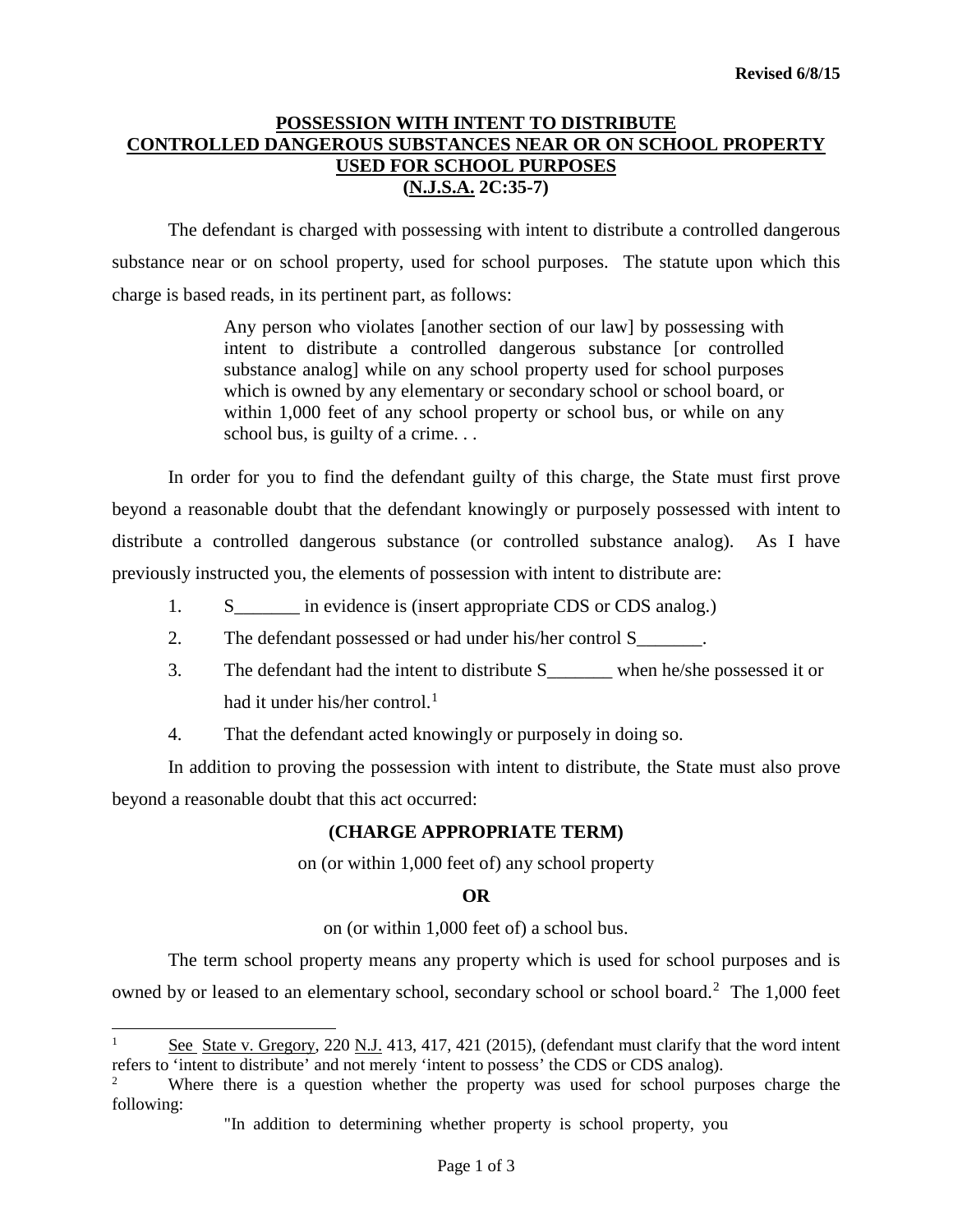#### **POSSESSION WITH INTENT TO DISTRIBUTE CONTROLLED DANGEROUS SUBSTANCES NEAR OR ON SCHOOL PROPERTY USED FOR SCHOOL PURPOSES (N.J.S.A. 2C:35-7)**

j

zone extends from the outermost boundary of the school property and not from the school building itself. It does not matter whether the school is public, private or parochial. It is also no defense to this charge that no juveniles were present on the school property at the time of the offense, or that the school was not in session.

The possibility that defendant may have been unaware that the prohibited conduct took place on or within 1,000 feet of school property is not a defense to this crime<sup>[3](#page-1-0)</sup> and shall not be considered by you in your deliberations. I further charge you that whether the defendant intended to make the distribution within 1,000 feet of the school is irrelevant.

# **(CHARGE WHERE APPROPRIATE)**

[It is an affirmative defense that the crime took place entirely within a private residence. This defense does not apply if any person 17 years or younger was present anywhere in the residence at any time during the commission of the offense or if the offense was committed for profit. This defense must be proven by the defendant by a preponderance of the evidence. Therefore, if you find that it is more likely than not that:

- 1. The offense took place totally within a private residence; and
- 2. no person 17 years of age or younger was present anywhere in the residence at any time during the commission of the offense; and
- 3. the offense was not committed for profit, then you must find the defendant not guilty.

This defense applies only to this charge and shall not affect your verdict concerning any other count of the indictment.]

If you find that the State has proven all these elements beyond a reasonable doubt [and the defendant has failed his/her burden of proof with regard to the affirmative defense], then you must return a verdict of guilty. On the other hand, if you find that the State has failed to prove

must determine the purpose for which it is used. You must decide whether the property is regularly, consistently, and actually used for school purposes, and whether the property's appearance would give an objectively reasonable person reason to know that it was used regularly, consistently, and actually for school purposes." State v. Ivory, 124 N.J. 582, 587, 592 (1991).

<span id="page-1-0"></span>The statute eliminates this defense only in cases involving school property and does not eliminate such a defense in cases in which the prohibited conduct occurred on or within 1,000 feet of a school bus.